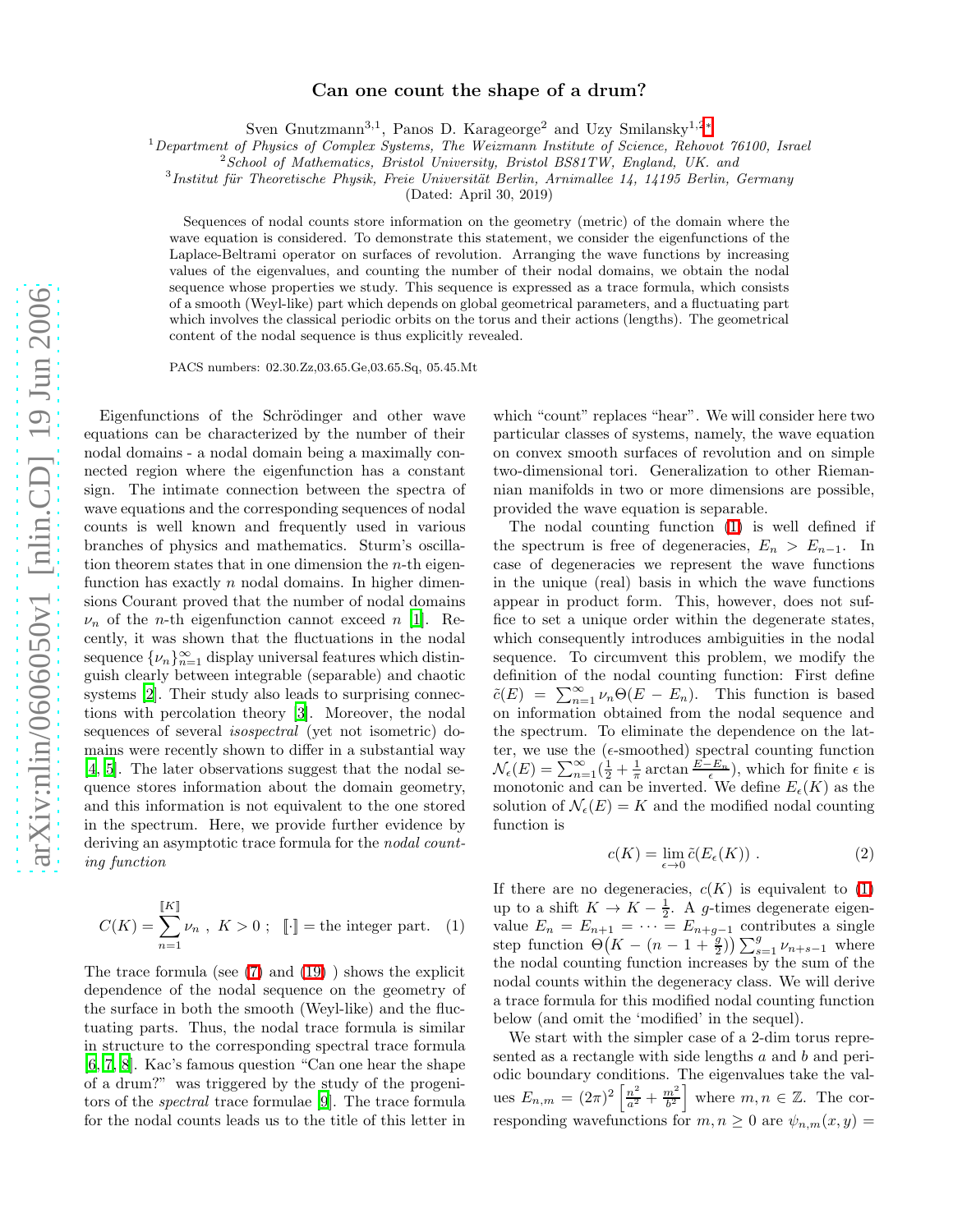$cos(2\pi nx/a) cos(2\pi my/b)$  and the cosine is replaced by a sine for negative  $m$  or  $n$ . The number of nodal domains in the wavefunction  $\psi_{n,m}$  is

$$
\nu_{m,n} = (2|n| + \delta_{n,0})(2|m| + \delta_{m,0}). \tag{3}
$$

The aspect ratio  $\tau = a/b$  is the only free parameter in this context because the number of nodal domains is invariant to re-scaling of the lengths.

Using Poisson's summation formula  $\sum_{n=n_1}^{n_2} f(n)$  =  $\sum_{N=-\infty}^{\infty} \int_{n_1-1/2}^{n_2+1/2} dn f(n)e^{2\pi i Nn}$  the leading asymptotic  $\sum_{m,n} \Theta(E - E_{n,m})$  for a torus, is, trace formula for the spectral counting function  $\mathcal{N}(E)$  =

$$
\mathcal{N}(E) = \mathcal{A}E
$$
\n
$$
+ \sqrt{\frac{8}{\pi}} \mathcal{A}E^{\frac{1}{4}} \sum_{\mathbf{r}} \frac{\sin(L_{\mathbf{r}}\sqrt{E} - \frac{\pi}{4})}{L_{\mathbf{r}}^{\frac{3}{2}}} + \mathcal{O}(E^{-\frac{3}{4}})
$$
\n(4)

Here,  $A = ab/(4\pi)$ , and the sum is over the winding numbers  $\mathbf{r} = (N, M) \in \mathbb{Z}^2 \setminus (0, 0)$  (in the sequel every sum over  $\bf{r}$  will not include  $(0,0)$  unless stated otherwise).  $L_{\mathbf{r}} = \sqrt{(Na)^2 + (Mb)^2}$  is the length of a periodic geodesic (periodic orbit) with  $\mathbf{r} = (N, M)$ .

Our goal is to derive a similar trace formula for the leading asymptotic behavior of the nodal counting function. Again, using Poisson re-summation and the saddle point approximation we get for  $\tilde{c}(E)$ 

<span id="page-1-1"></span>
$$
\tilde{c}(E) = \frac{2\mathcal{A}^2}{\pi^2} E^2
$$
\n
$$
+ E^{\frac{5}{4}} \frac{2^{\frac{11}{2}} \mathcal{A}^3}{\pi^{\frac{1}{2}}} \sum_{\mathbf{r}} \frac{|MN|}{L_{\mathbf{r}}^{\frac{7}{2}}} \sin(L_{\mathbf{r}} \sqrt{E} - \frac{\pi}{4}) + \mathcal{O}(E) .
$$
\n(5)

To express the counting function as a function of the in- $\text{dex } K$ , we formally invert the spectral counting function to order  $\mathcal{O}(K^0)$ 

$$
E(K) = \frac{K}{\mathcal{A}} - K^{\frac{1}{4}} \frac{2^{\frac{3}{2}}}{\mathcal{A}\pi^{\frac{1}{2}}} \sum_{\mathbf{r}} \frac{\sin(l_{\mathbf{r}}\sqrt{K} - \frac{\pi}{4})}{l_{\mathbf{r}}^{\frac{3}{2}}} \qquad (6)
$$

where  $l_{\mathbf{r}} = L_{\mathbf{r}} / \sqrt{\mathcal{A}}$  is the re-scaled (dimensionless) length of a periodic orbit. This formal inversion needs a proper justification which makes use of the fact that we actually invert the smooth and monotonic  $\mathcal{N}_{\epsilon}(E)$ . However, a detailed discussion of this point goes beyond the scope of the present note. The numerical tests which we provide here, supports the validity of this formal manipulation. Replacing  $E$  by  $E(K)$  in [\(6\)](#page-1-1) and keeping only the leading order terms, we get the nodal counting function, which we write as a sum  $c(K) = \overline{c}(K) + c_{osc}(K)$  of a smooth part  $\overline{c}$  and an oscillatory part  $c_{\rm osc}$ :

<span id="page-1-0"></span>
$$
\overline{c}(K) = \frac{2}{\pi^2} K^2 + \mathcal{O}(K) ,
$$
  
\n
$$
c_{\rm osc}(K) = K^{\frac{5}{4}} \sum_{\mathbf{r}} a_{\mathbf{r}} \sin(l_{\mathbf{r}} \sqrt{K} - \frac{\pi}{4}) + \mathcal{O}(K) \quad (7)
$$
  
\n
$$
a_{\mathbf{r}} = \frac{2^{\frac{7}{2}}}{\pi^{\frac{5}{2}} l_{\mathbf{r}}^{\frac{3}{2}}} \left( \frac{4\pi^2 |NM|}{l_{\mathbf{r}}^2} - 1 \right)
$$

While the smooth part is independent of the geometry of the torus, the oscillating part depends explicitly on the aspect ratio  $\tau$  and can distinguish between different geometries. The main difficulty in computing higher order corrections to the leading behavior of the nodal counting function is that products of sums over periodic orbits appear already in the terms of order K.

Turning now to more general surfaces we consider analytic, convex surfaces of revolution M which are created by the rotation of the line  $y = f(x), x \in I \equiv [-1, 1]$  about the x axis. To get a smooth surface,  $f(x)$  in the vicinity of  $x = \pm 1$ , should behave as  $f^2(x) \approx a_{\pm}(1 \mp x)$ , with  $a_{\pm}$ positive constants. Convexity is achieved by requiring the second derivative of  $f(x)$  to be strictly negative, and  $f'(x_{max}) = 0, x_{max} \in I$ , where f reaches the value  $f_{\text{max}}$ . We consider the wave equation  $-\Delta \psi(x,\theta) = E\psi(x,\theta)$ and the Laplace-Beltrami operator for a surface of revolution is

$$
\Delta = \frac{1}{f(x)\sigma(x)} \frac{\partial}{\partial x} \frac{f(x)}{\sigma(x)} \frac{\partial}{\partial x} + \frac{1}{f(x)^2} \frac{\partial^2}{\partial \theta^2} .
$$
 (8)

<span id="page-1-2"></span>Here,  $\sigma(x) = \sqrt{1 + f'(x)^2}$  and  $\theta$  is the azimuthal angle. The domain of  $\Delta$  are the doubly differentiable,  $2\pi$ periodic in  $\theta$  and non singular functions on  $[I \times S^1]$ . Under these conditions,  $\Delta$  is self adjoint and its spectrum is discrete.  $\Delta$  is separable and the general solution can be written as a product  $\Psi(x, \theta) = \exp(im\theta) \phi_m(x)$ where  $m \in \mathbb{Z}$ . For any  $m$ , [\(8\)](#page-1-2) reduces to an ODE of the Sturm-Liouville type, with eigenvalues  $E_{m,n}$  (doubly degenerate when  $m \neq 0$ ) and eigenfunctions  $\phi_{n,m}(x)$  with  $n = 0, 1, 2, \ldots$  nodes. The eigenfunctions corresponding to the eigenvalue  $E_{n,m}$  can be written as linear combinations of  $\cos(m\theta)\phi_{n,m}(x)$  and  $\sin(m\theta)\phi_{n,m}(x)$ . To be definite, we chose these two functions as the basis for the discussion, and associate the former with positive values of  $m$  and the later with the negative values of  $m$ . The nodal pattern is that of a checkerboard typical to separable systems and contains

<span id="page-1-3"></span>
$$
\nu_{n,m} = (n+1)(2|m| + \delta_{m,0})
$$
\n(9)

<span id="page-1-4"></span>nodal domains. The semi-classical spectrum is constructed by using the Bohr-Sommerfeld approximation [\[7\]](#page-3-7),

$$
E_{n,m}^{\text{scl}} = H(n + \frac{1}{2}, m) + \mathcal{O}(1) \qquad , n \in \mathbb{N}, \ m \in \mathbb{Z} \ . \ (10)
$$

where  $H(n, m)$  is the classical Hamiltonian defined in terms of the action variables  $m$  and  $n$ , where  $m$  is the momentum conjugate to the angle  $\theta$  and n is

$$
n(E; m) = \frac{1}{2\pi} \oint p_x(E, x) dx = \frac{1}{\pi} \int_{x_{-}}^{x_{+}} p_x(E, x) dx
$$
  
\n
$$
p_x(E, x) = \sqrt{(Ef^2(x) - m^2)(1 + f'(x)^2)}/f(x).
$$
\n(11)

 $x_{\pm}$  are the classical turning points  $Ef^2(x_{\pm}) - m^2 = 0$ , with  $x_-\leq x_{max} \leq x_+$ . The hamiltonian is obtained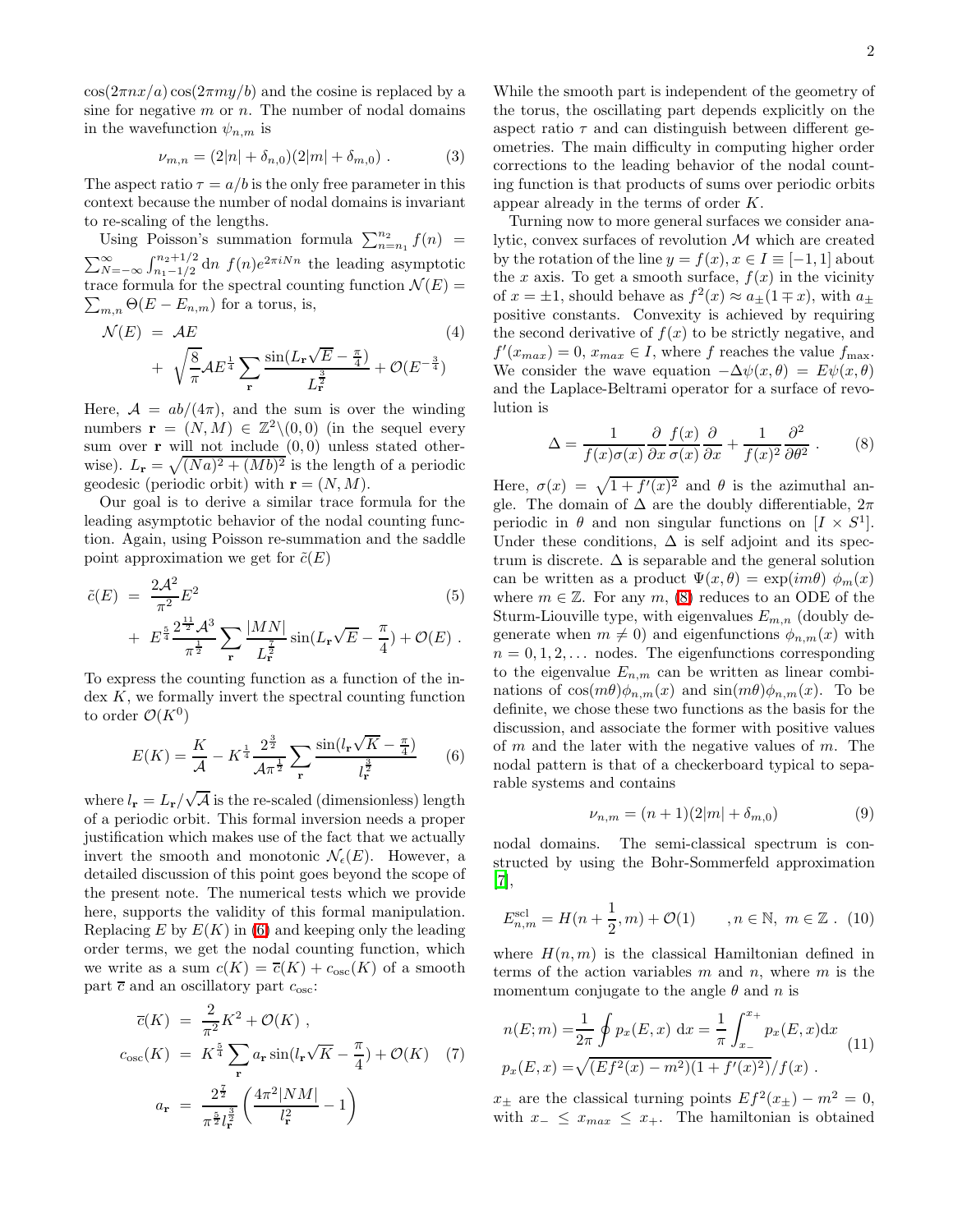by expressing  $E$  as a function of  $n, m$  using the implicit expression [\(11\)](#page-1-3).  $H(n, m)$  is a homogenous function of order 2:  $H(\lambda n, \lambda m) = \lambda^2 H(n, m)$ . It suffices therefore to study the function  $n(m) \equiv n(E = 1, m)$  which defines a line Γ in the  $(n, m)$  plain.  $n(m)$  is defined for  $|m| \leq$  $f_{\text{max}}$  and is even in m,  $n(m) = n(-m)$ . The function  $n(m)$  is monotonically decreasing from its maximal value  $n(0)$  to  $n(m = f_{\text{max}}) = 0$ . All relevant information on the geodesics on the surface can be derived from  $n(m)$ . Periodic geodesics appear if the angular velocities  $\omega_n = \frac{\partial H(n,m)}{\partial n}$  and  $\omega_m = \frac{\partial H(n,m)}{\partial m}$  are rationally related. Since  $\frac{dn(m)}{dm} = -\frac{\omega_m}{\omega_n}$  this is equivalent to the condition

<span id="page-2-1"></span>
$$
M + N \frac{dn(m)}{dm} = 0 \tag{12}
$$

for  $M, N \neq 0$ . The integers  $\mathbf{r} = (M, N) \in \mathbb{Z}^2 \setminus (0, 0)$  are the winding numbers in the  $\theta$  and x directions. The classical motion is considerably simplified if the twist condition  $[8]$   $n''(m) \equiv \frac{d^2 n(m)}{dm^2} \neq 0$  for  $0 < m \leq f_{\text{max}}$  is fulfilled. This excludes, for example, the sphere but includes all mild deformations of an ellipsoid of revolution. We will assume the twist condition for the rest of this letter. It guarantees that there is a unique solution to [\(12\)](#page-2-1) which we will call  $m_{\mathbf{r}}$ . Note, that  $n'(m)$  has a finite range  $\Omega$  and a solution only exists if  $-M/N \in \Omega$ . The cases  $N = 0$ ,  $M \neq 0$  or  $M \neq 0$ ,  $N = 0$  are not described by solutions of [\(12\)](#page-2-1). They describe a pure rotation in the  $\theta$  direction at constant  $x = x_{\text{max}}$  where  $m_{0,\pm|M|} = \pm f_{\text{max}}$  $(N = 0)$  or a a periodic motion through the two poles at fixed angle  $\theta$  mod  $\pi$  ( $M = 0$ ) such that  $m_{|N|,0} = 0$ . The length of a periodic geodesic is given by

$$
L_{\mathbf{r}} = 2\pi \left| Nn(m_{\mathbf{r}}) + Mm_{\mathbf{r}} \right| \tag{13}
$$

Returning to the spectrum, we note that the leading terms in the trace formula for the spectral counting function  $N(E) = \sum_{m,n} \Theta(E - E_{n,m})$  can be obtained by using [\(10\)](#page-1-4) and Poisson's summation formula [\[8\]](#page-3-8).

<span id="page-2-2"></span>
$$
\mathcal{N}(E) = \mathcal{A}E + E^{\frac{1}{4}} \sum_{\mathbf{r}} \mathcal{N}_{\mathbf{r}}(E) \tag{14}
$$

where

$$
\mathcal{A} = \int_{-f_{\text{max}}}^{f_{\text{max}}} n(m) \, \mathrm{d}m = ||\mathcal{M}|| / 4\pi \tag{15}
$$

and  $||\mathcal{M}||$  is the area of the surface. The oscillating parts contain integrals  $\propto \int_{-f_{\text{max}}}^{f_{\text{max}}} dm \ e^{2\pi i E^{\frac{1}{2}}(Nn(m)+Mm)}$  which can be calculated to leading order in  $E^{\frac{1}{2}}$  using the stationary phase approximation. The points of stationary phase are identified as the classically periodic tori [\(12\)](#page-2-1) with  $m = m_r$ . This restricts the range of contributing **r** values to the classically accessible domain  $-M/N \in \Omega$ . Thus,

$$
\mathcal{N}_{\mathbf{r}}(E) = (-1)^N \frac{\sin(L_{\mathbf{r}} E^{\frac{1}{2}} + \sigma \frac{\pi}{4})}{2\pi |N^3 n_{\mathbf{r}}''|^{\frac{1}{2}}} + \mathcal{O}(E^{-\frac{1}{2}})
$$
 (16)

where  $n''_{\mathbf{r}} = n''(m = m_{\mathbf{r}})$  and  $\sigma = \text{sign}(n''_{\mathbf{r}})$  which is the same for all values of r. The contributions of the terms with either  $N = 0$  or  $M = 0$  or with  $-M/N \notin \Omega$  are of higher order in  $1/E$  and will not be considered here.

We are now ready to derive the asymptotic trace formula for

$$
c(K) = \tilde{c}(E(K)) = \sum_{n=0}^{\infty} \sum_{m=-\infty}^{\infty} \nu_{mn} \theta(E(K) - E_{m,n})
$$

$$
E(K) = \frac{K}{\mathcal{A}} - \left(\frac{K}{\mathcal{A}}\right)^{\frac{1}{4}} \sum_{\mathbf{r}} \frac{\mathcal{N}_{\mathbf{r}}(\frac{K}{\mathcal{A}})}{\mathcal{A}} + \mathcal{O}(K^{0}). \tag{17}
$$

The second equation was obtained by inverting  $K =$  $\mathcal{N}(E)$  to the desired order using the trace formula [\(14\)](#page-2-2). We follow the same approach as for  $\mathcal N$  and expand the result in  $\delta E = E(K) - K/A$  such that  $c(K) =$  $\tilde{c}(K/A) + \tilde{c}'(K/A)\delta E + \mathcal{O}(\tilde{c}''\delta E^2)$  which is consistent if we neglect all orders smaller than  $\mathcal{O}(K)$ . The result can be expressed as a sum  $c(K) = \overline{c}(K) + c_{\text{osc}}(K)$  of a smooth part  $\bar{c}$  and an oscillatory part,  $c_{\rm osc}$ , in complete analogy to [\(7\)](#page-1-0).

<span id="page-2-0"></span>
$$
\overline{c}(K) = 2 \frac{\overline{mn}}{\mathcal{A}} K^2 + \frac{\overline{m}}{\mathcal{A}^{\frac{1}{2}}} K^{\frac{3}{2}} + \mathcal{O}(K)
$$
  
\n
$$
c_{\text{osc}}(K) = K^{\frac{5}{4}} \sum a_{\mathbf{r}} \sin(l_{\mathbf{r}} K^{\frac{1}{2}} + \frac{\sigma \pi}{4} + \mathcal{O}(K)
$$
  
\n
$$
a_{\mathbf{r}} = (-1)^N \frac{m_{\mathbf{r}} n(m_{\mathbf{r}}) - 2 \overline{m} \overline{n}}{\mathcal{A}^{\frac{5}{4}} \pi |N^3 n_{\mathbf{r}}''|^{\frac{1}{2}}}
$$
  
\n
$$
l_{\mathbf{r}} = L_{\mathbf{r}} / \sqrt{\mathcal{A}} \qquad (18)
$$
  
\n
$$
\overline{m^p n^q} = \frac{1}{\mathcal{A}} \int_{E(m,n) < 1} dmdn |m|^p n^q
$$

where  $l_r$  is the re-scaled length of a periodic geodesic and  $a_r$  is the amplitude contributed by the (classically allowed) **r** torus. For  $m_r = 0$  or  $m_r = \pm f_{\text{max}}$  only one half of the stationary phase integral contributes and the amplitude  $a_r$  has to be multiplied by  $1/2$ .

The approximations involved in the above calculation have been tested on an extensive numerical data base for two ellipsoids of revolution defined by the equation  $f(x) = R\sqrt{1-x^2}$  ( $R = 2$  in data set a), and  $R = 1/2$  in data set b)) and for two different tori  $(\tau^2 = 2 \text{ in data set})$ c), and  $\tau^2 = \sqrt{2}$  in data set d)). The spectral interval used for the numerical tests included the first  $10^5$  eigenvalues for the ellipsoids, and the first  $4 \times 10^6$  eigenvalues for the tori. The numerically computed  $c(K)$  were fitted to a fourth order polynomial in  $\kappa = \sqrt{K}$  and in all cases, the agreement of the two leading coefficients with the asymptotic theory was better than a percent. The oscillating part has been obtained numerically by subtracting the best polynomial fit from the exact  $c(K)$ . The fluctuating parts of the trace formulae were tested in two ways. The integral of the squared oscillatory part

$$
R(K) \approx \int_0^K \mathrm{d}K' c_{\rm osc}(K')^2 \ . \tag{19}
$$